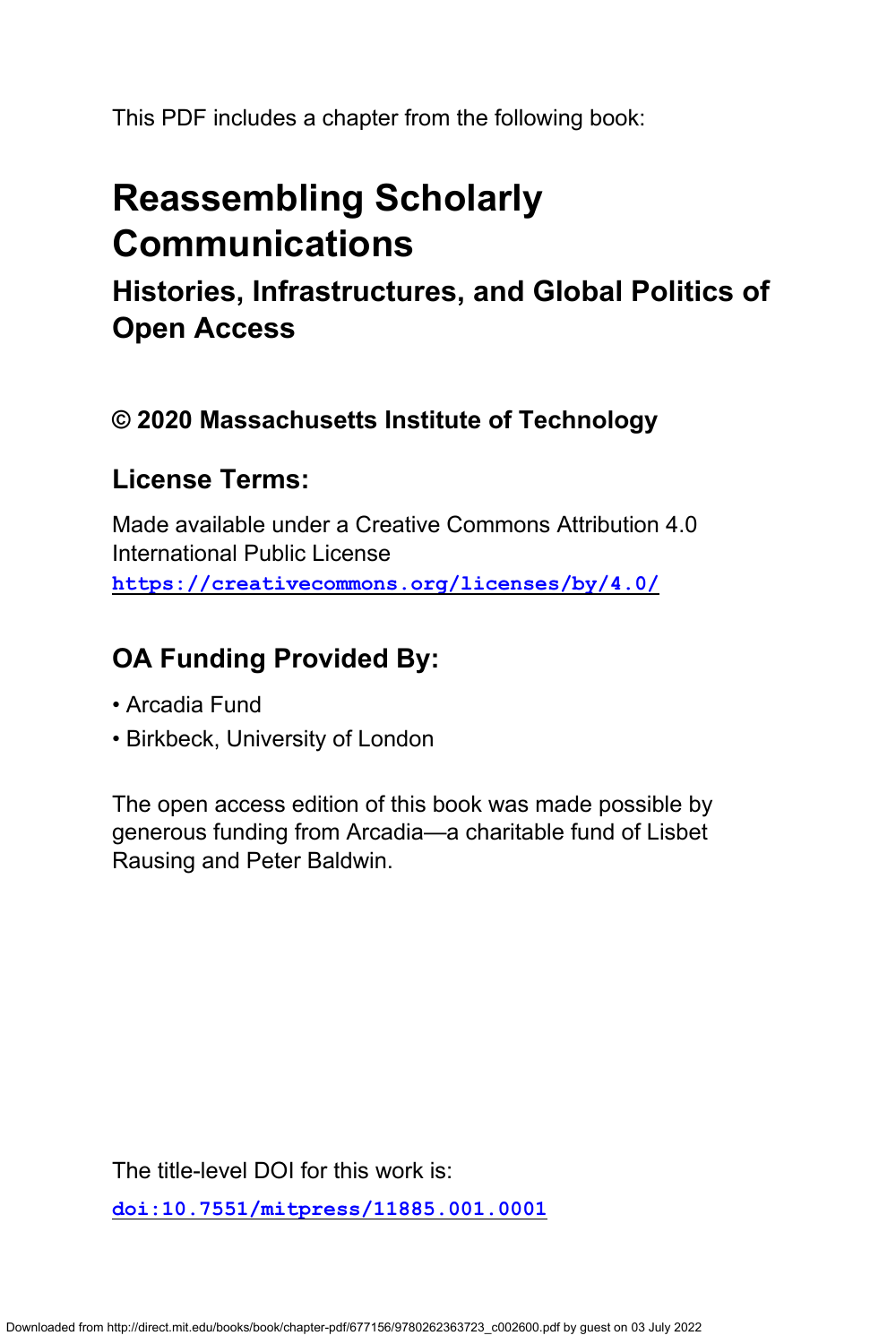### **Conclusion**

#### **Martin Paul Eve and Jonathan Gray**

Open access does not exist in technological isolation from the political and social contexts in which it was conceived and under which it is being implemented. Across the spans of colonial legacies and globalization, knowledge frameworks, ideas of publics and audience, notions of archives and (digital) preservation, infrastructures and platforms, and communities, the contributors to this volume have demonstrated that there are complex political, philosophical, and pragmatic implications for opening research work and other forms through digital technologies. Hence, while those seeking to implement the ever-growing number of funder- and institution-driven OA mandates hope for easily transmissible messaging of communicable truths, the reality—in both theory and practice—is very different.

A good example of this can be seen in Stuart Lawson's chapter. This is because a traditional rationale for the transformation of academic libraries in the twenty-first century has been to argue that open access is aligned with the long-standing goal of libraries to provide information to anyone who desires it. Clearly, such an argument has persuasive rhetorical force. However, if one pierces the historical veneer, as does Lawson, then this argument falters somewhat. For the idealized prehistory of libraries to which we often gesture turns out to be less than solid. Conversely, though, as Aileen Fyfe has demonstrated, anyone who argues that learned society publishing has always been a source of revenue for such entities and that this sits at odds with broader public dissemination have a different challenge now to answer. Many truths about open access are more inconvenient than we might like.

Furthermore, while arguments for open access have often been premised, in the Global North, on equitable worldwide access to research, this conversation has too often been unidirectional. As Packer and others have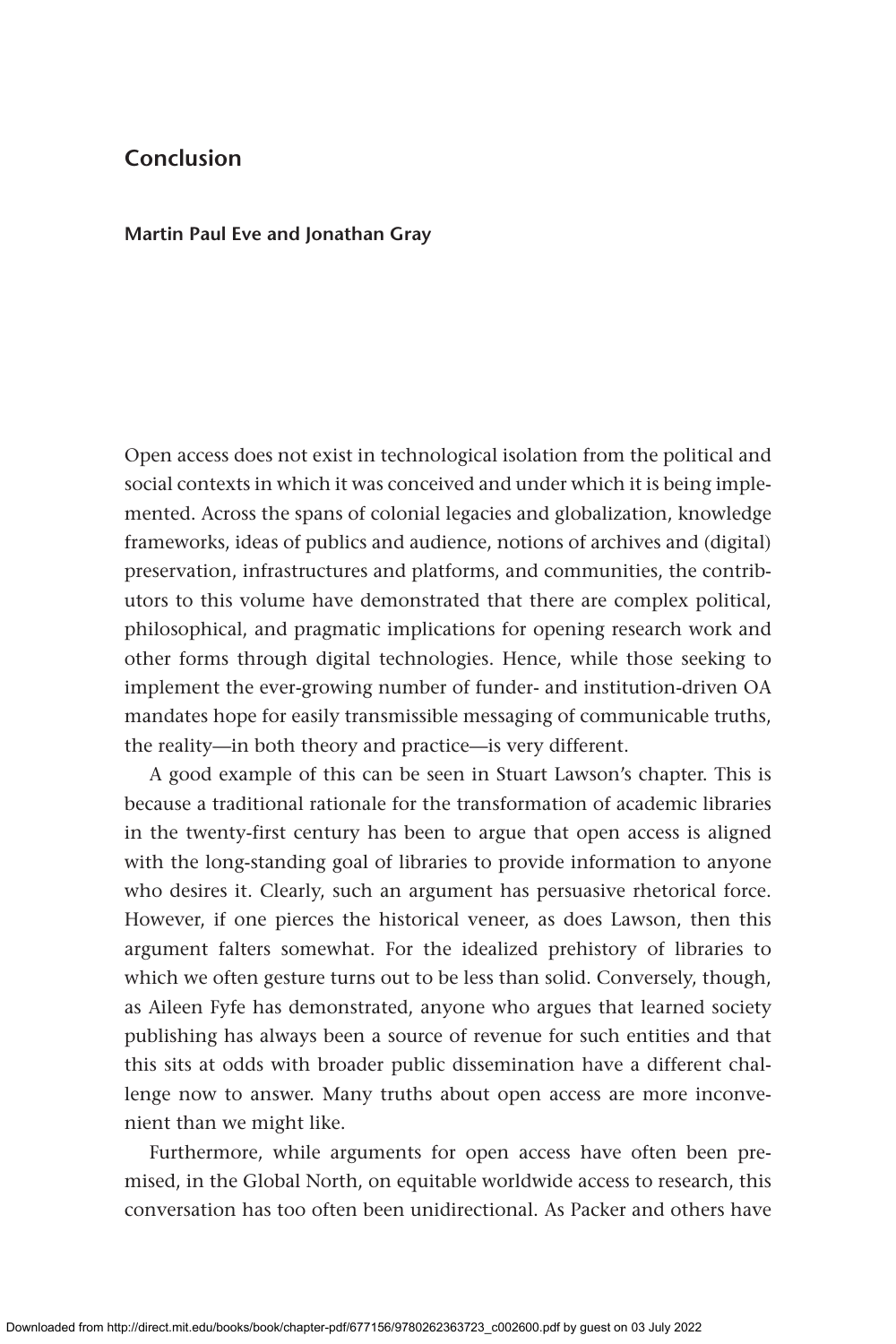demonstrated, the Global South is (or developing countries are<sup>1</sup>) rich with long-standing and successful open-access initiatives from which the Global North consistently refuses to learn. Instead, openness is mischaracterized as a silver bullet for all the ills and iniquities of the unequal global academic publishing landscape. Until we dismantle the prestige-economy scaffold on which the edifice of academic publishing is hung, the North-to-South export of elite open access and its associated cost-concentrating business models will continue to have dire consequences, as Thomas Hervé Mboa Nkoudou has ably demonstrated.

It is also clear that the underlying digital infrastructures on which open access is based come with both opportunities and threats to conventional notions of scholarship. Radical experiments in format (Robin de Mourat, Donato Ricci, and Bruno Latour's chapter as well as that by Pamela H. Smith, Tianna Helena Uchacz, Naomi Rosenkranz, and Claire Conklin Sabel) lead to changes in the underlying assumptions around, for instance, digital preservation (Dorothea Salo and April Hathcock), as just one example. Of course, as Salo points out, the difficulties are not primarily technological; they are economic. However, the imbalances of scarcity introduced twofold by the digitization of scholarship and the mass expansion of higher education and concomitant research output create socioeconomic problems. These are introduced, partially, by digital technologies, infrastructures, and platforms, as Penny Andrews and Jonathan Gray, in particular, point out.

These changes to the economics of research production extend well beyond publishers. As the last section of this book demonstrated—in the work of Eileen A. Joy, Jane Winters, and Kathleen Fitzpatrick, among others—the interconnectedness of learned societies with publishing practices (and revenue streams) poses fundamental questions about the way our disciplinary communities construct themselves. There is a cascading "domino effect" from changes to the (political) economics of research publishing that some would deem catastrophic, while others see it as an opportunity to rethink our practices.

Of course, there is also scope to rethink publishing practices based on the successful initiatives that have paved the way. Be that in SciELO (Abel Packer), in linked open data (Arianna Becerril-García and Eduardo Aguado-López), from organizational structures such as CLACSO (Dominique Babini), and from text-mining initiatives (Martin Paul Eve), there is far too much of a tendency—perhaps particularly among those in the Global North—to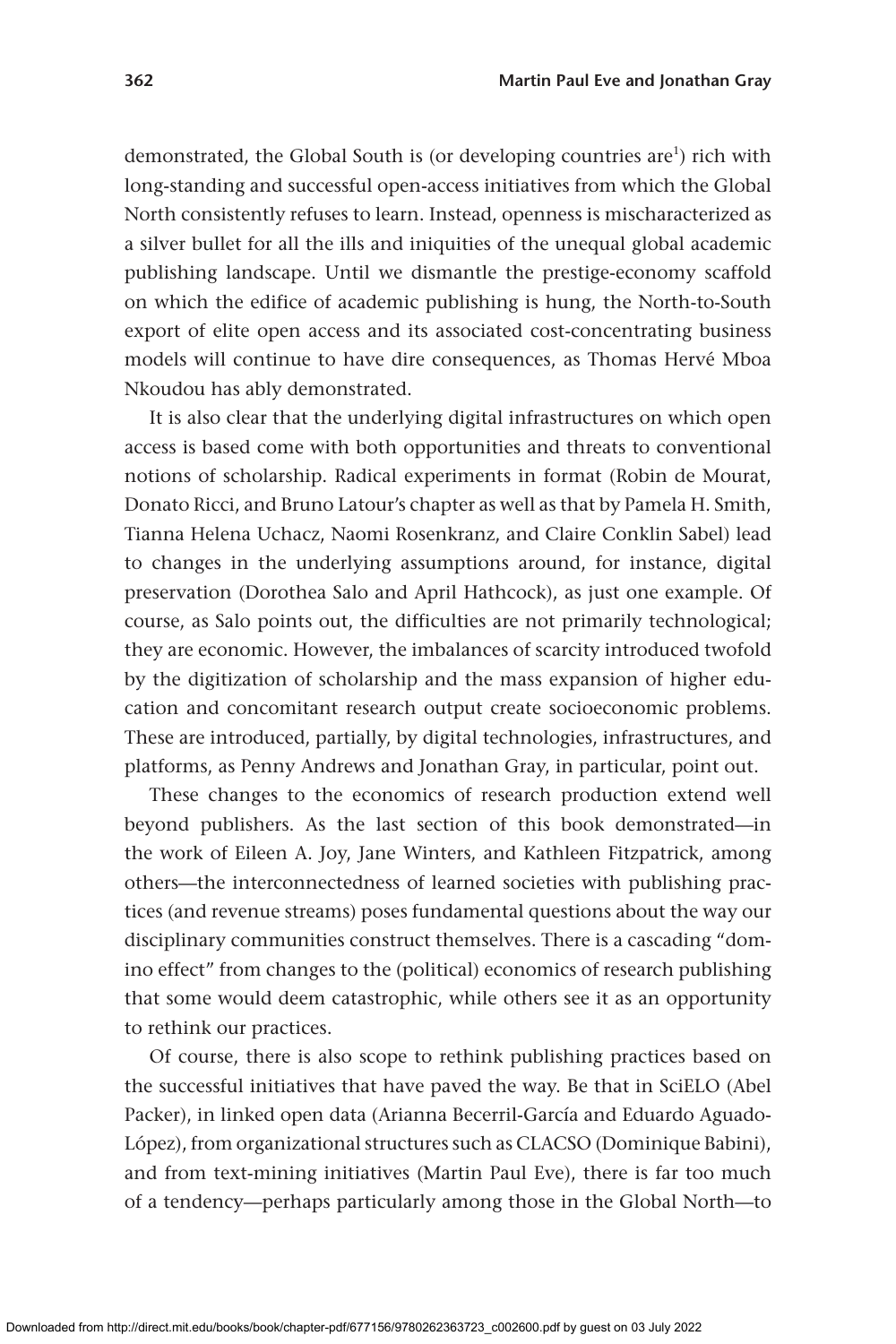### **Conclusion 363**

reinvent the wheel when it comes to the design of fresh infrastructures. Even as we know that there is nothing new under the sun, a greater culture of adaptation and dialogue might de-duplicate efforts and foster greater international communication in the dissemination of research work. There are often commensurately old(er) technologies to go alongside our university traditions than might be believed.

Ultimately, though, in a world of shifting certainties for scholarly communications, the drive toward open access looks set only to continue. As we write, we are, for instance, on the cusp of the implementation of the major, if contentious, pan-global open-access initiative, "Plan S." However, critics have railed that such a declaration, coming from within Europe, has insufficiently contextualized its own creation and implementation, say in the light of South American initiatives.<sup>2</sup> In other words, understandings drawn from a diverse set of geographic locations and histories are *important* for policymakers, for publishers, for academics, and for funders. Without such understandings, we become trapped in repetitive loops, reinventing wheels, and lacking that most fundamental of activities for scholarly communication: communication itself. The chapters in this volume indicate how scholarly communication is both a substantive object of study, deserving of critical reflection and exploration from a wide variety of disciplinary perspectives, as well as an important area of intervention and experimentation to shape that which in turn shapes who and what we are, what we do, what is recognized and valued, and who is involved. Thereby we might make space to challenge, to recompose, and to participate in how research and inquiry unfolds and is given life in the world.

### **Notes**

1. As ever, please see the terminological note at the start of this book. The SciELO project does not favor the term "Global South," and we have had to negotiate such language with care.

2. Humberto Debat and Dominique Babini, "Plan S: Take Latin America's Long Experience on Board," *Nature* 573 (2019): 495,<https://doi.org/10.1038/d41586-019-02857-1>.